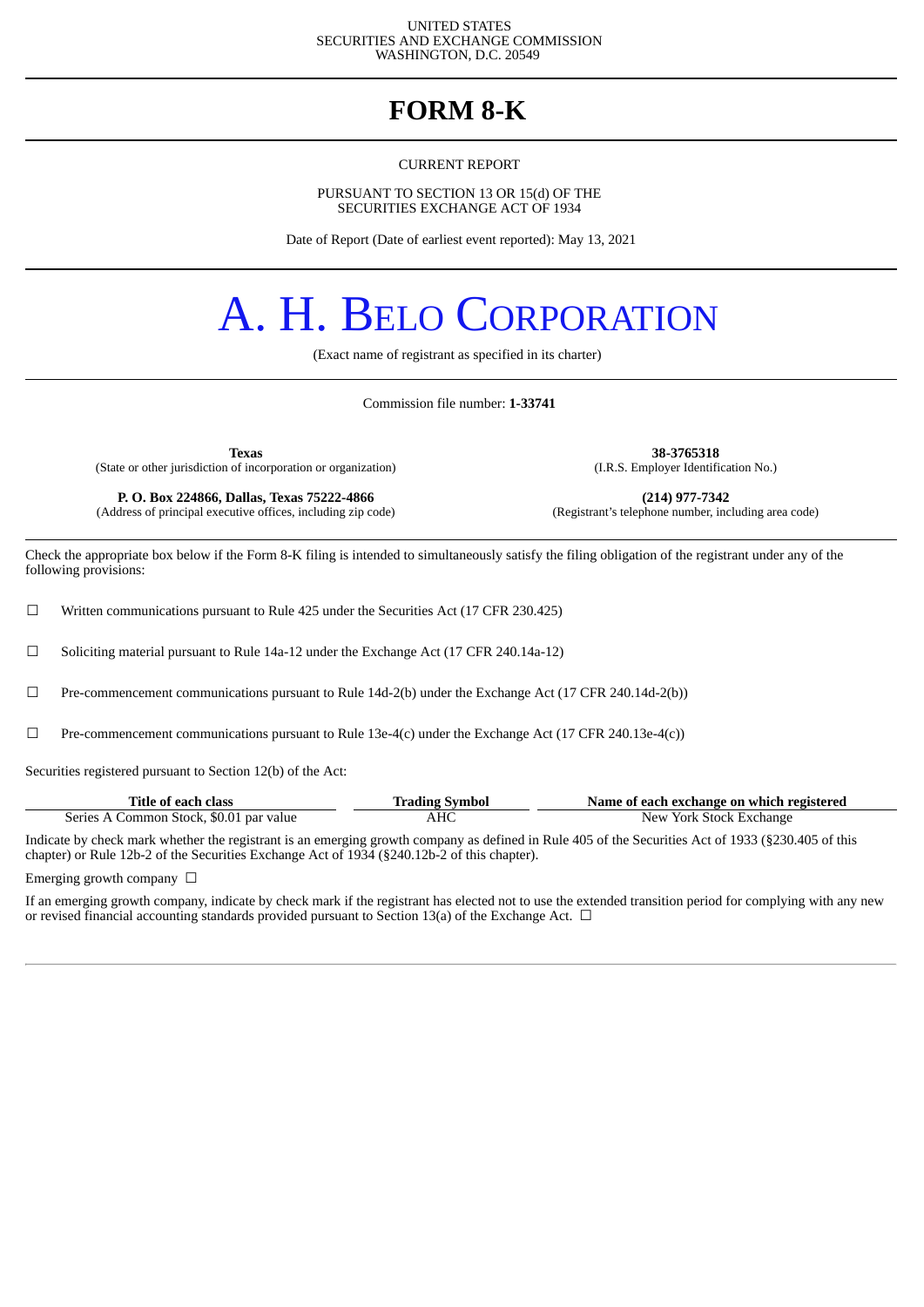#### Item 5.02. Departure of Directors or Certain Officers; Election of Directors; Appointment of Certain Officers; Compensatory Arrangements of **Certain Officers.**

On May 13, 2021, the Board of Directors (the "Board") of A. H. Belo Corporation (the "Company") approved and adopted the Third Amendment (the "Third Amendment") to the Company's 2017 Incentive Compensation Plan (the "Plan"). Pursuant to the Third Amendment, immediately following the effective date of the Reverse Stock Split (as defined below), the Plan shall be amended to proportionately reduce the number of shares reserved for issuance and any maximum number of shares with respect to which equity awards may be granted to any participant under the Plan by the Reverse Stock Split Ratio (as defined below), and to further reduce the number of shares of Series A common stock and Series B common stock available for issuance under the Plan to 1,000,000. In addition, the Third Amendment updates the name of the Plan, to be effective on the effective date of Company's planned name change to DallasNews Corporation. This summary of the Third Amendment is qualified in its entirety by reference to the full text of the Third Amendment, which is attached as Exhibit 10.1 to this Current Report on Form 8-K.

#### **Item 7.01. Regulation FD Disclosure.**

On May 18, 2021, the Company issued a press release announcing that its Board has approved a reverse stock split of all of the issued and outstanding and treasury shares of common stock, par value \$0.01 per share, of the Company (the "Reverse Stock Split"), at a reverse stock split ratio of 1-for-4 (the "Reverse Stock Split Ratio"). The Company's shareholders authorized the Board to effect the Reverse Stock Split at the Company's 2021 Annual Meeting of Shareholders held on May 13, 2021. The Reverse Stock Split is expected to become effective at 12:01 a.m. Central Daylight Time on June 8, 2021. The Company's Series A common stock is expected to begin trading on a post-split basis on the New York Stock Exchange when the market opens on June 8, 2021. A copy of the press release is attached hereto as Exhibit 99.1 and is incorporated herein by reference.

In accordance with General Instruction B.2 of Form 8-K, the information furnished pursuant to Item 7.01 (including the information in Exhibit 99.1) shall not be deemed to be "filed" for purposes of Section 18 of the Securities Exchange Act of 1934, as amended (the "Exchange Act"), or otherwise subject to the liabilities of that section, nor shall such information be deemed incorporated by reference in any filing under the Securities Act of 1933, as amended, or the Exchange Act, except as shall be expressly set forth by specific reference in such a filing.

#### **Item 9.01. Financial Statements and Exhibits.**

(d) *Exhibits*.

| <b>Exhibit Number</b> | <b>Description</b>                                                          |
|-----------------------|-----------------------------------------------------------------------------|
| <u>10.1</u>           | Third Amendment to the A. H. Belo 2017 Incentive Compensation Plan          |
| 99.1                  | Press Release issued by A. H. Belo Corporation on May 18, 2021              |
| 104                   | Cover Page Interactive Data File (embedded within the Inline XBRL document) |
|                       |                                                                             |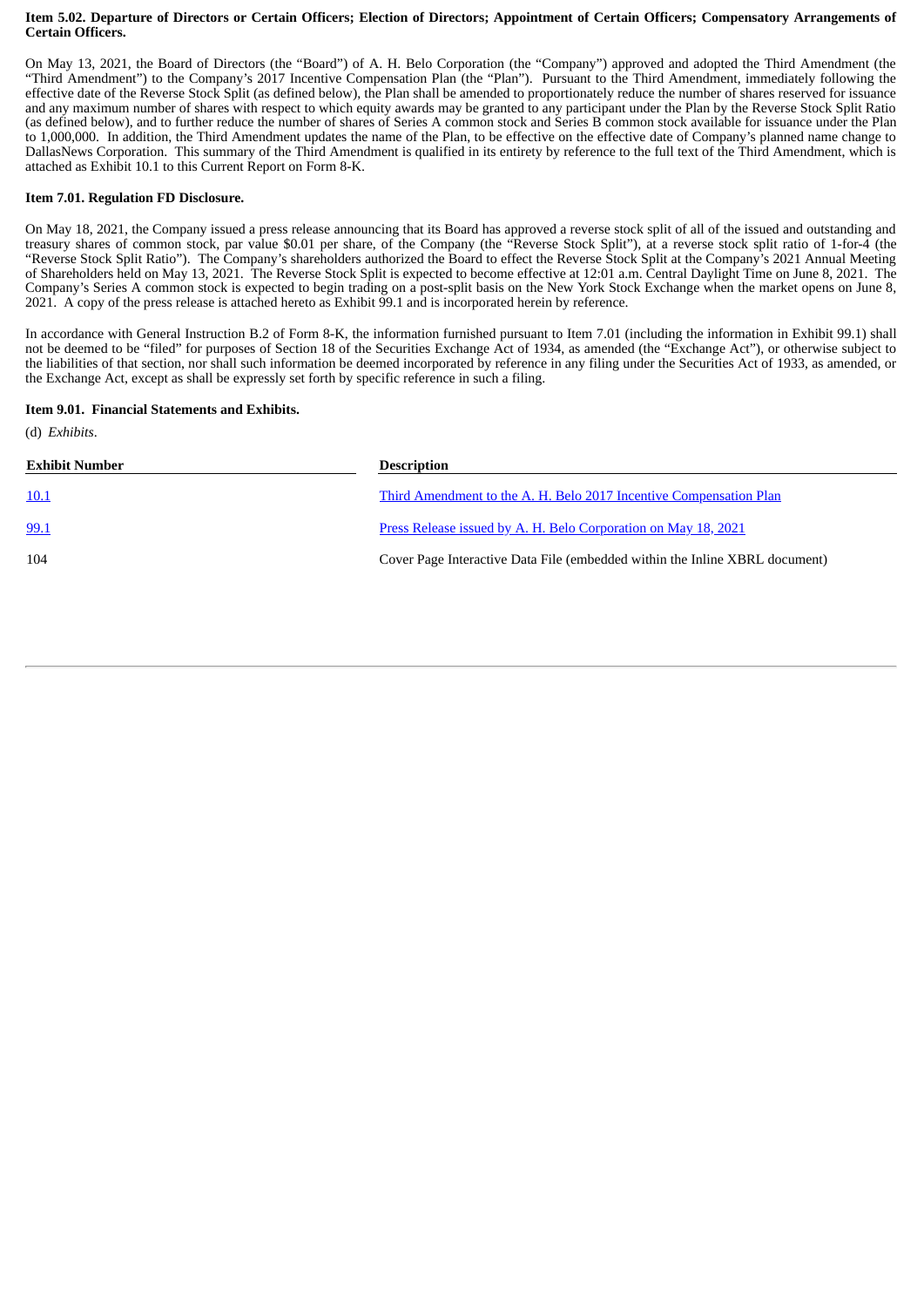#### **SIGNATURE**

Pursuant to the requirements of the Securities Exchange Act of 1934, the Registrant has duly caused this report to be signed on its behalf by the undersigned thereunto duly authorized.

#### Date: May 18, 2021 A. H. BELO CORPORATION

By: /s/ Christine E. Larkin

Christine E. Larkin Senior Vice President/General Counsel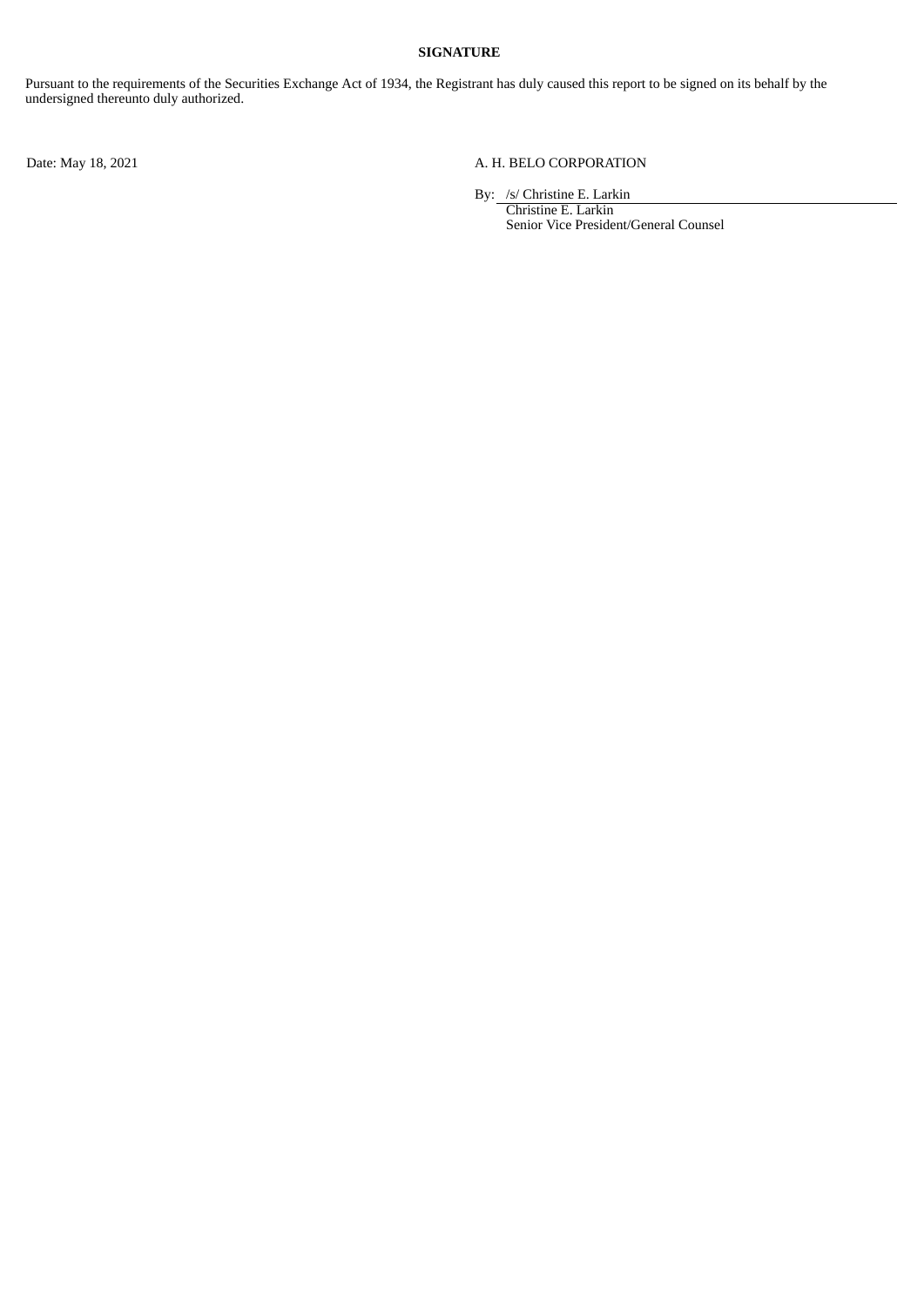#### **THIRD AMENDMENT TO THE A. H. BELO CORPORATION 2017 INCENTIVE COMPENSATION PLAN**

<span id="page-3-0"></span>THIS THIRD AMENDMENT (the "Third Amendment") to the A. H. Belo 2017 Incentive Compensation Plan, as amended from time to time (the "Plan"), has been adopted by A. H. Belo Corporation, a Texas corporation (the "Company"). Capitalized terms used but not defined herein shall have the meanings assigned to them in the Plan.

#### **W I T N E S S E T H:**

**WHEREAS**, the Company previously adopted the Plan;

**WHEREAS**, Section 18(a) of the Plan provides that the board of directors of the Company (the "Board") or the Compensation Committee of the Board (the "Committee") may amend the Plan from time to time without the consent of any Participant, other holder or beneficiary of an Award, or any other person;

**WHEREAS**, the Company intends to change its name to "DallasNews Corporation" effective upon the filing of an amendment to its Certificate of Formation and desires to amend the Plan to reflect such name change effective immediately upon such filing;

**WHEREAS**, the Company intends to affect a reverse stock split with respect to its shares of Common Stock and Section 14 of the Plan provides that the Committee shall adjust the maximum number of shares of Common Stock specified in Section 4 and Section 5 of the Plan upon such a split;

**WHEREAS,** the Committee desires to amend the Plan to reduce the number of shares of Common Stock available to an amount that is lower than the amount that would be available following adjustments to the Plan to reflect the reserve stock split;

**WHEREAS**, the Board now desires to amend the Plan effective immediately following the Company's reverse stock split to (i) reduce the aggregate number of shares of Common Stock that may be issued or transferred under the Plan, as set forth in Section 4 of the Plan, to 1 million shares, (ii) adjust the limit on incentive stock option grants in Section 5 to reflect the lower number of authorized shares, and (iii) remove the limitations in Section 5(c) and 5(d) that are no longer required due to the changes made to Section 162(m) of the Internal Revenue Code; and

**WHEREAS**, the Board has determined that the Third Amendment shall be made effective as of the dates set forth below.

**NOW, THEREFORE**, the Plan shall be amended as set forth below:

1. Effective on the date that the Company files an amendment to its Certificate of Formation to change its name ("Name Change Effective Date"), the name of the Plan shall be, and hereby is, amended to be the "DallasNews Corporation 2017 Incentive Compensation Plan" and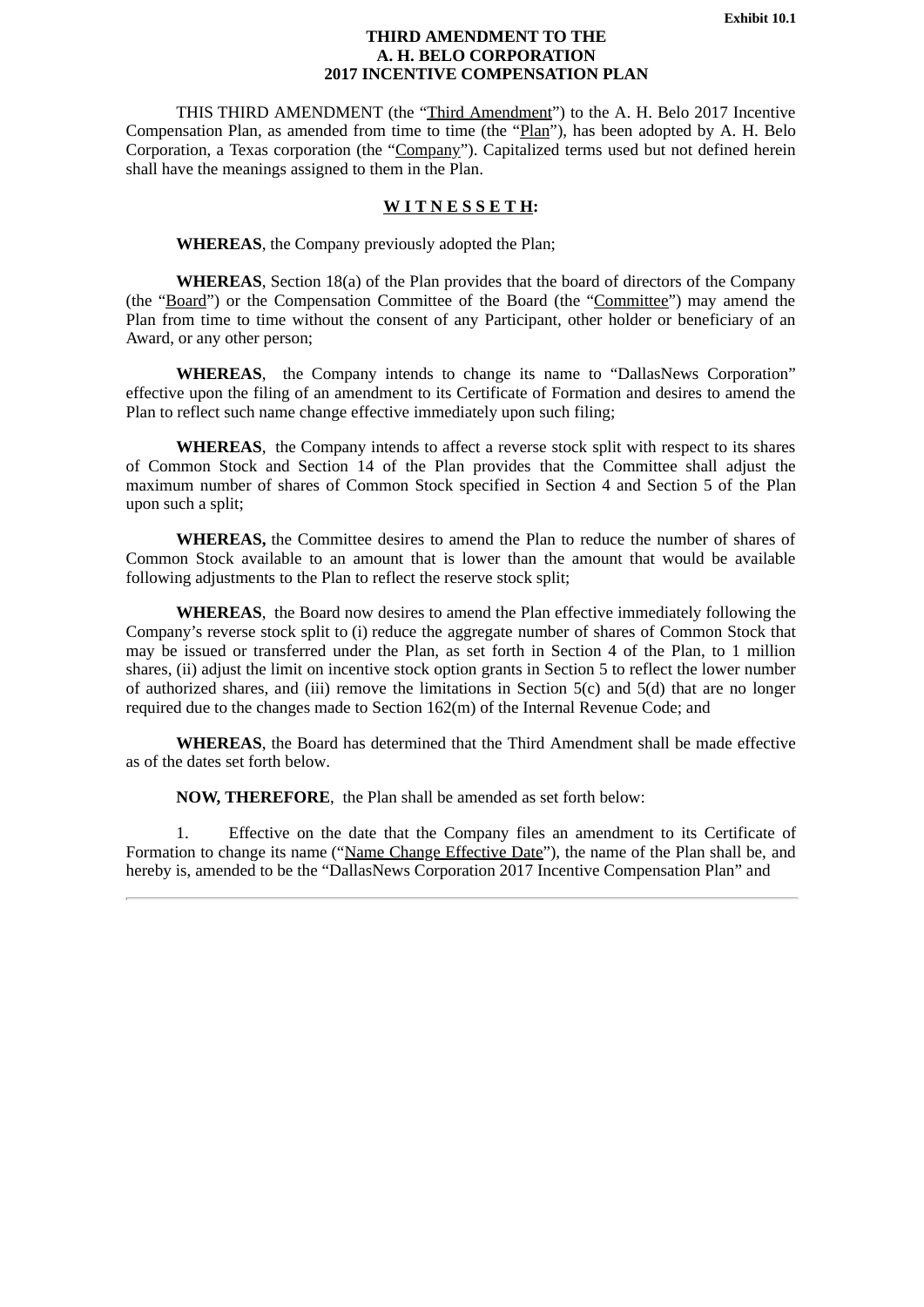all references in the Plan to "A. H. Belo Corporation" shall be and hereby are, amended to refer to "DallasNews Corporation".

2. Effective on immediately following the Company's reverse stock split (the "Share Adjustment Effective Date"), Section 4 of the Plan shall be, and it hereby is, amended by deleting said section in its entirety and substituting in lieu thereof the following new Section 4:

4. **Shares Available Under Plan**. The number of shares of Common Stock that may be issued or transferred (i) upon the exercise of Appreciation Rights or Stock Options, (ii) as Restricted Shares and released from all restrictions, (iii) as Restricted Stock Units, (iv) in payment of Performance Shares, Performance Units or Incentive Compensation Plan Bonuses will not exceed in the aggregate 1 million shares. Such shares may be shares of original issuance or treasury shares or a combination of the foregoing. The number of shares of Common Stock available under this Section 4 will be subject to adjustment as provided in Section 14 and will be further adjusted to include shares that (i) relate to Awards that expire or are forfeited or (ii) are transferred, surrendered or relinquished to or withheld by A. H. Belo in satisfaction of any Option Price or in satisfaction of any tax withholding amount. Upon payment in cash of the benefit provided by any Award, any shares that were covered by that Award will again be available for issue or transfer under the Plan.

3. Effective as of the Share Adjustment Effective Date, Section 5 of the Plan shall be, and it hereby is, amended by deleting said Section in its entirety and substituting in lieu thereof the following new Section 5:

5. **Limitations on Awards**. No more than 1 million shares of Common Stock, subject to adjustment only as provided in Section 14, will be issued pursuant to Stock Options that are intended to qualify as incentive stock options under Section 422 of the Code pursuant to the terms of this 2017 Incentive Compensation Plan. No Stock Option may be issued to a Director if such Stock Option is intended to qualify as an incentive stock option under Section 422 of the Code, instead the Director's Stock Option shall be treated as a Stock Option issued under Section 12(c) of the Plan.

**RESOLVED FURTHER**, that except as amended hereby, the Plan is specifically ratified and reaffirmed.

[*Signature Page Follows*]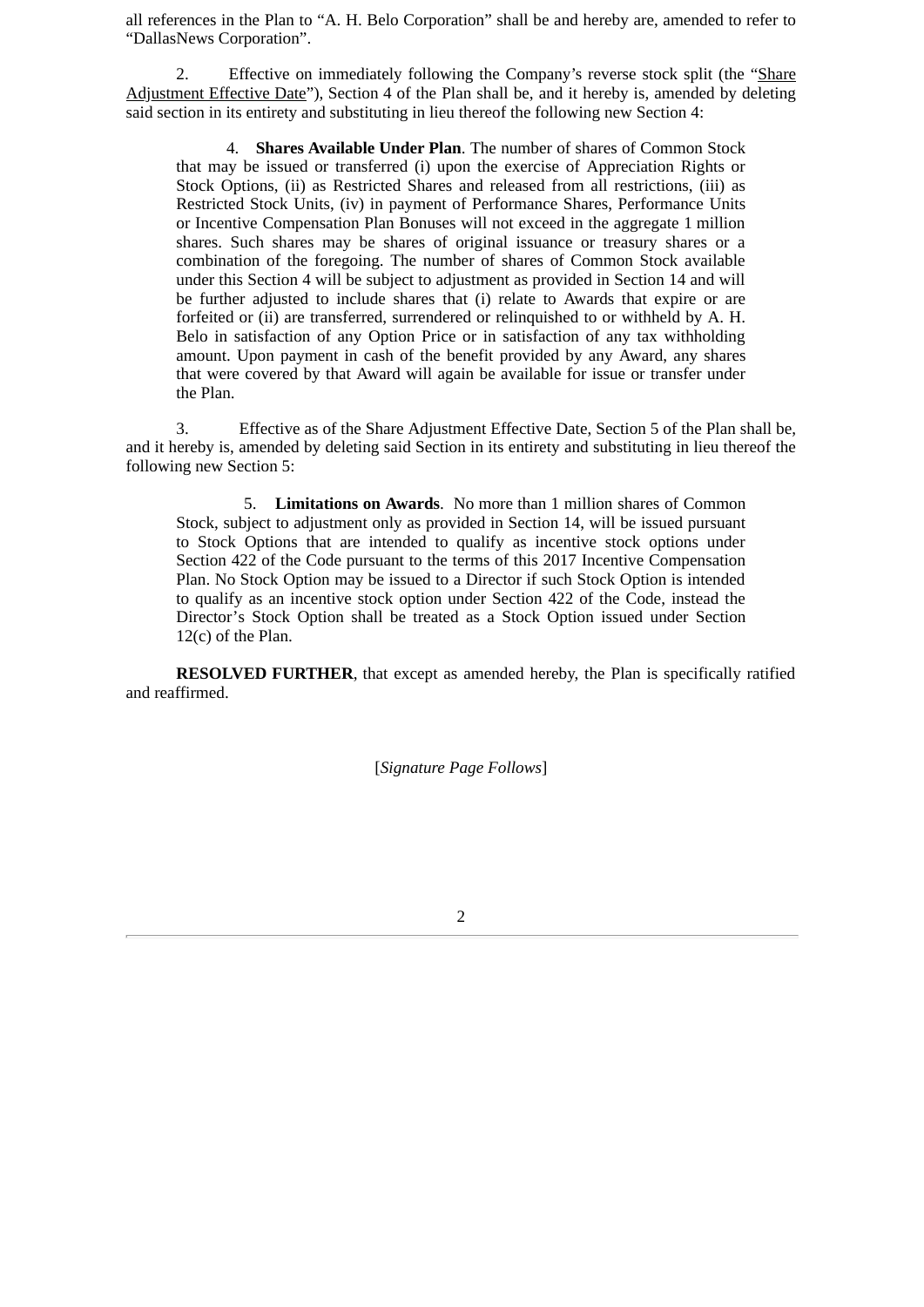**IN WITNESS WHEREOF**, the Company has executed this Third Amendment, effective as of the Name Change Effective Date and the Share Adjustment Effective Date, as set forth above.

#### **COMPANY:**

#### **A. H. BELO CORPORATION,** a Texas corporation

By: /s/ Katy Murray

Its: Executive Vice President/Chief Financial Officer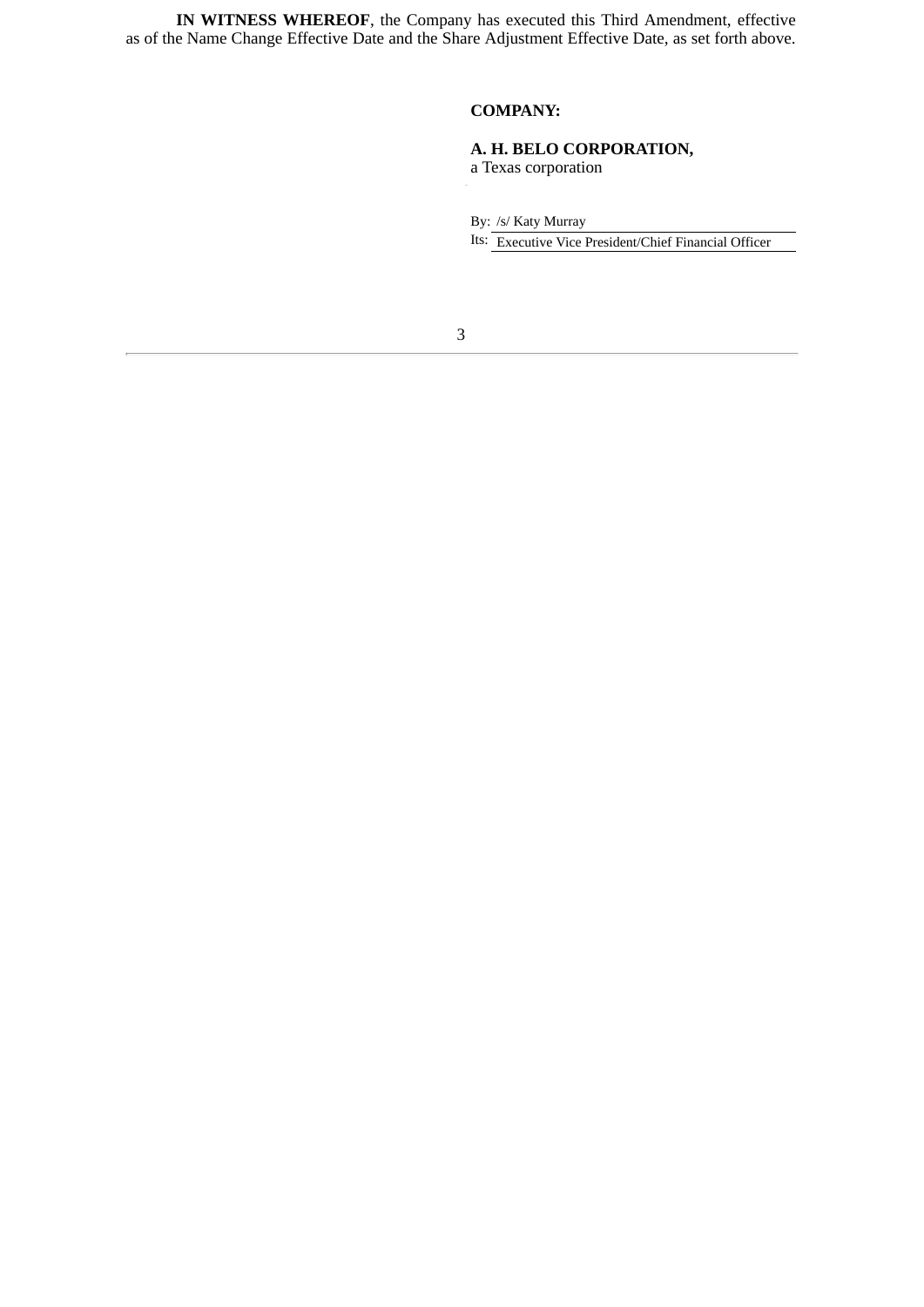## A. H. BELO CORPORATION

#### **A. H. Belo Corporation Announces Reverse Stock Split**

<span id="page-6-0"></span>**DALLAS** - A. H. Belo Corporation (NYSE: AHC) (the "Company") today announced that its Board of Directors (the "Board") has approved a reverse stock split of all of the issued and outstanding and treasury shares of common stock, par value \$0.01 per share, of the Company, at a reverse stock split ratio of 1-for-4. The Company's shareholders granted authority to the Board to effect the reverse stock split at the Company's 2021 Annual Meeting of Shareholders held on May 13, 2021. The reverse stock split is expected to become effective at 12:01 a.m. Central Daylight Time on June 8, 2021 (the "Effective Time"). The Company's Series A common stock will continue to trade on the New York Stock Exchange ("NYSE") under the symbol "AHC" and is expected to begin trading on a post-split basis when the market opens on June 8, 2021.

At the Effective Time, every four shares of the Company's issued and outstanding Series A common stock and Series B common stock (and any such shares held in treasury) will be converted into one share of Series A common stock and Series B common stock, respectively. The reverse stock split and related charter amendment will also proportionately reduce the number of the Company's authorized common shares from 125,000,000 to 31,250,000.

The reverse stock split will not modify any rights or preferences of the Company's Series A common stock or Series B common stock. No fractional shares will be issued in connection with the reverse stock split. Shareholders who otherwise would be entitled to receive fractional shares will instead receive an amount of cash based on the closing price per share of the Series A common stock on the NYSE at the close of business on the trading day preceding the date of the Effective Time. The new CUSIP number for the Company's Series A common stock following the reverse stock split will be 001282 300.